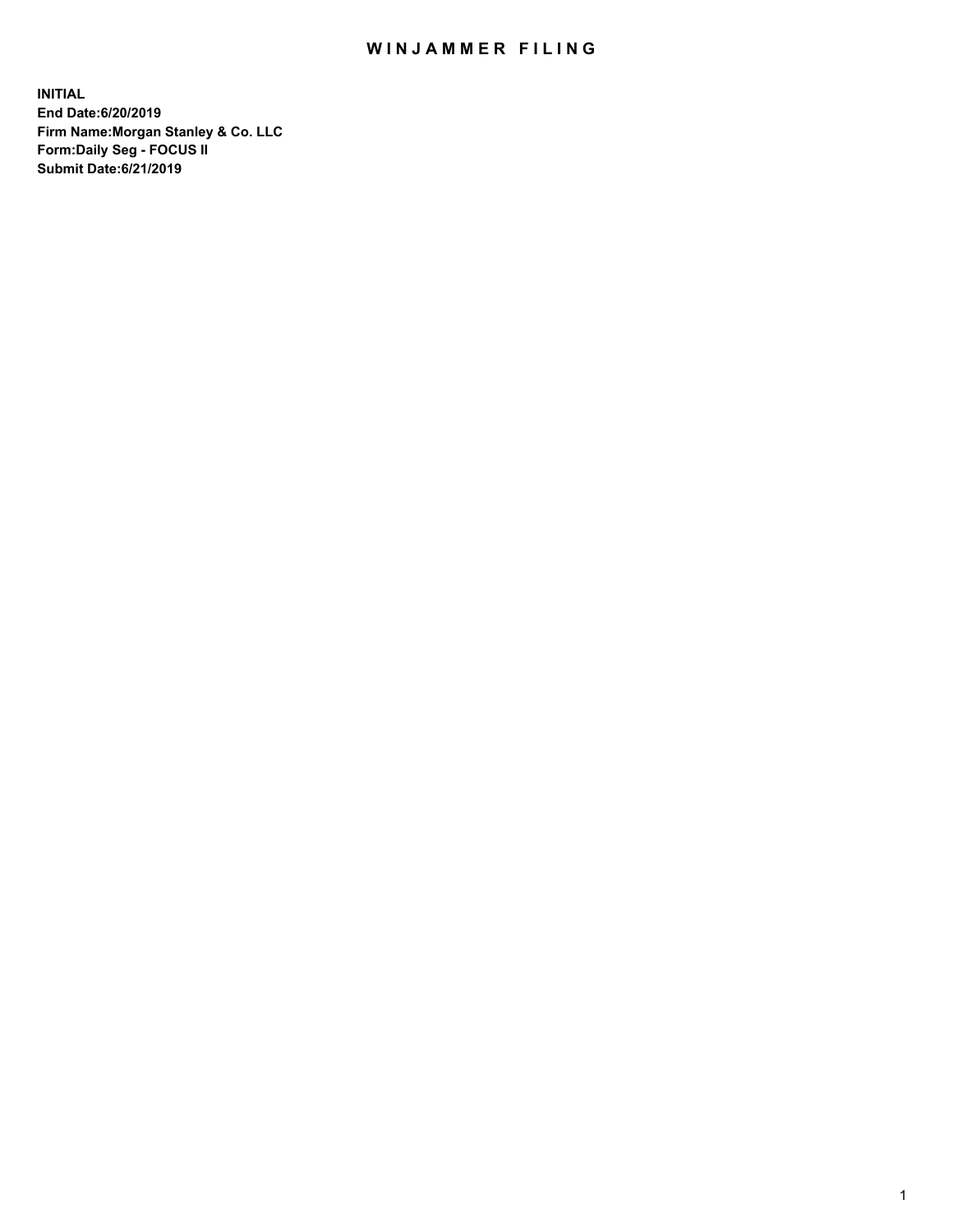**INITIAL End Date:6/20/2019 Firm Name:Morgan Stanley & Co. LLC Form:Daily Seg - FOCUS II Submit Date:6/21/2019 Daily Segregation - Cover Page**

| Name of Company                                                                                                                                                                                                                                                                                                                | Morgan Stanley & Co. LLC                               |
|--------------------------------------------------------------------------------------------------------------------------------------------------------------------------------------------------------------------------------------------------------------------------------------------------------------------------------|--------------------------------------------------------|
| <b>Contact Name</b>                                                                                                                                                                                                                                                                                                            | <b>Ikram Shah</b>                                      |
| <b>Contact Phone Number</b>                                                                                                                                                                                                                                                                                                    | 212-276-0963                                           |
| <b>Contact Email Address</b>                                                                                                                                                                                                                                                                                                   | Ikram.shah@morganstanley.com                           |
| FCM's Customer Segregated Funds Residual Interest Target (choose one):<br>a. Minimum dollar amount: ; or<br>b. Minimum percentage of customer segregated funds required:% ; or<br>c. Dollar amount range between: and; or<br>d. Percentage range of customer segregated funds required between:% and%.                         | 235,000,000<br><u>0</u><br><u>0 0</u><br>0 Q           |
| FCM's Customer Secured Amount Funds Residual Interest Target (choose one):<br>a. Minimum dollar amount: ; or<br>b. Minimum percentage of customer secured funds required:%; or<br>c. Dollar amount range between: and; or<br>d. Percentage range of customer secured funds required between:% and%.                            | 140,000,000<br><u>0</u><br><u>00</u><br>0 <sub>0</sub> |
| FCM's Cleared Swaps Customer Collateral Residual Interest Target (choose one):<br>a. Minimum dollar amount: ; or<br>b. Minimum percentage of cleared swaps customer collateral required:% ; or<br>c. Dollar amount range between: and; or<br>d. Percentage range of cleared swaps customer collateral required between:% and%. | 92,000,000<br><u>0</u><br><u>00</u><br>0 <sub>0</sub>  |

Attach supporting documents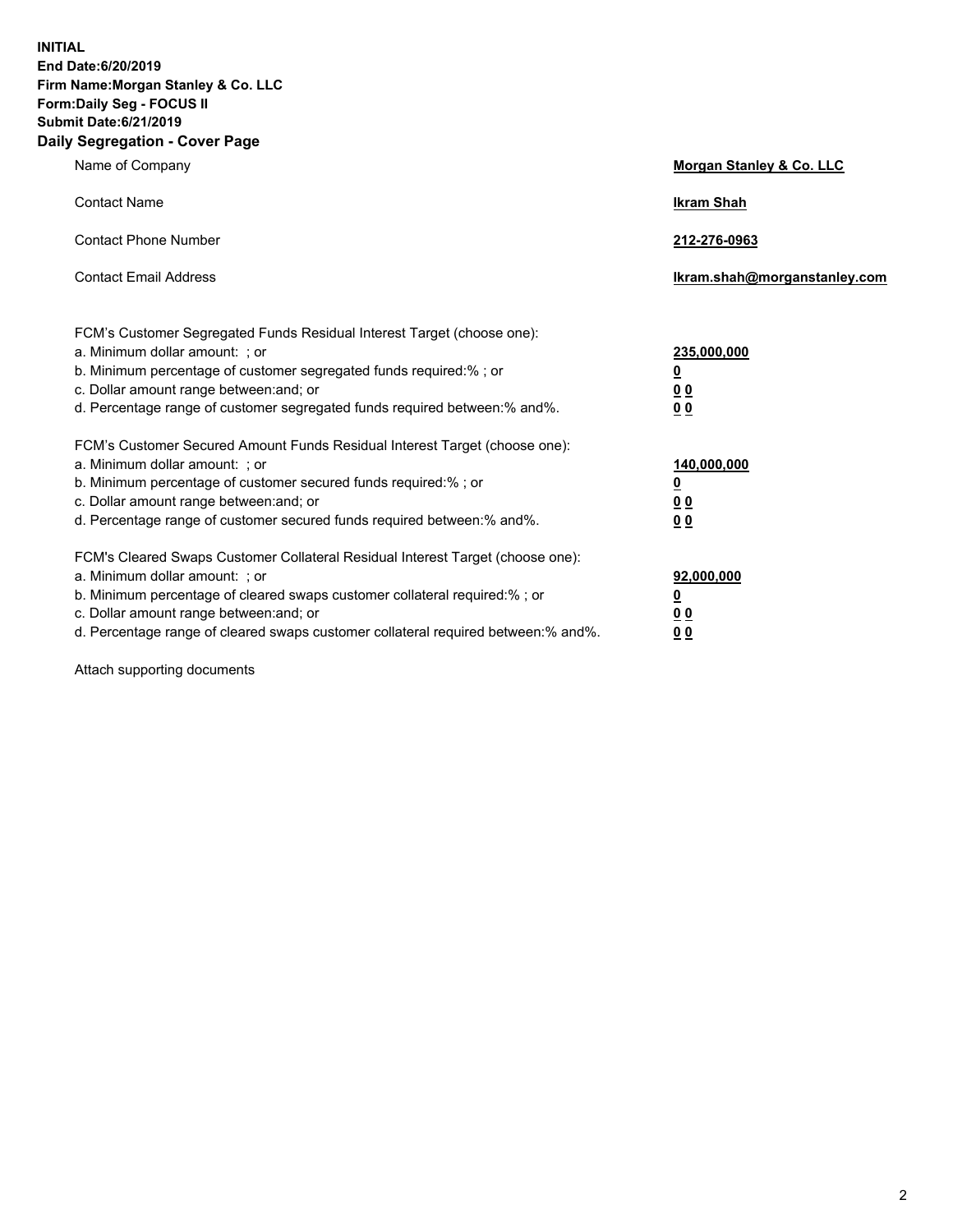## **INITIAL End Date:6/20/2019 Firm Name:Morgan Stanley & Co. LLC Form:Daily Seg - FOCUS II Submit Date:6/21/2019 Daily Segregation - Secured Amounts** Foreign Futures and Foreign Options Secured Amounts Amount required to be set aside pursuant to law, rule or regulation of a foreign government or a rule of a self-regulatory organization authorized thereunder **0** [7305] 1. Net ledger balance - Foreign Futures and Foreign Option Trading - All Customers A. Cash **2,968,786,321** [7315] B. Securities (at market) **2,531,966,601** [7317] 2. Net unrealized profit (loss) in open futures contracts traded on a foreign board of trade **72,875,018** [7325] 3. Exchange traded options a. Market value of open option contracts purchased on a foreign board of trade **16,175,905** [7335] b. Market value of open contracts granted (sold) on a foreign board of trade **-13,096,395** [7337] 4. Net equity (deficit) (add lines 1. 2. and 3.) **5,576,707,450** [7345] 5. Account liquidating to a deficit and account with a debit balances - gross amount **86,038,173** [7351] Less: amount offset by customer owned securities **-84,713,605** [7352] **1,324,568** [7354] 6. Amount required to be set aside as the secured amount - Net Liquidating Equity Method (add lines 4 and 5) **5,578,032,018** [7355] 7. Greater of amount required to be set aside pursuant to foreign jurisdiction (above) or line 6. **5,578,032,018** [7360] FUNDS DEPOSITED IN SEPARATE REGULATION 30.7 ACCOUNTS 1. Cash in banks A. Banks located in the United States **326,208,701** [7500] B. Other banks qualified under Regulation 30.7 **313,830,174** [7520] **640,038,875** [7530] 2. Securities A. In safekeeping with banks located in the United States **726,574,557** [7540] B. In safekeeping with other banks qualified under Regulation 30.7 **0** [7560] **726,574,557** [7570] 3. Equities with registered futures commission merchants A. Cash **4,651,796** [7580] B. Securities **0** [7590] C. Unrealized gain (loss) on open futures contracts **1,280,593** [7600] D. Value of long option contracts **0** [7610] E. Value of short option contracts **0** [7615] **5,932,389** [7620] 4. Amounts held by clearing organizations of foreign boards of trade A. Cash **0** [7640] B. Securities **0** [7650] C. Amount due to (from) clearing organization - daily variation **0** [7660] D. Value of long option contracts **0** [7670] E. Value of short option contracts **0** [7675] **0** [7680] 5. Amounts held by members of foreign boards of trade A. Cash **2,516,553,189** [7700] B. Securities **1,805,392,044** [7710] C. Unrealized gain (loss) on open futures contracts **71,594,425** [7720] D. Value of long option contracts **16,175,905** [7730] E. Value of short option contracts **-13,096,395** [7735] **4,396,619,168** [7740] 6. Amounts with other depositories designated by a foreign board of trade **0** [7760] 7. Segregated funds on hand **0** [7765] 8. Total funds in separate section 30.7 accounts **5,769,164,989** [7770] 9. Excess (deficiency) Set Aside for Secured Amount (subtract line 7 Secured Statement **191,132,971** [7380]

- Page 1 from Line 8)
- 10. Management Target Amount for Excess funds in separate section 30.7 accounts **140,000,000** [7780]
- 11. Excess (deficiency) funds in separate 30.7 accounts over (under) Management Target **51,132,971** [7785]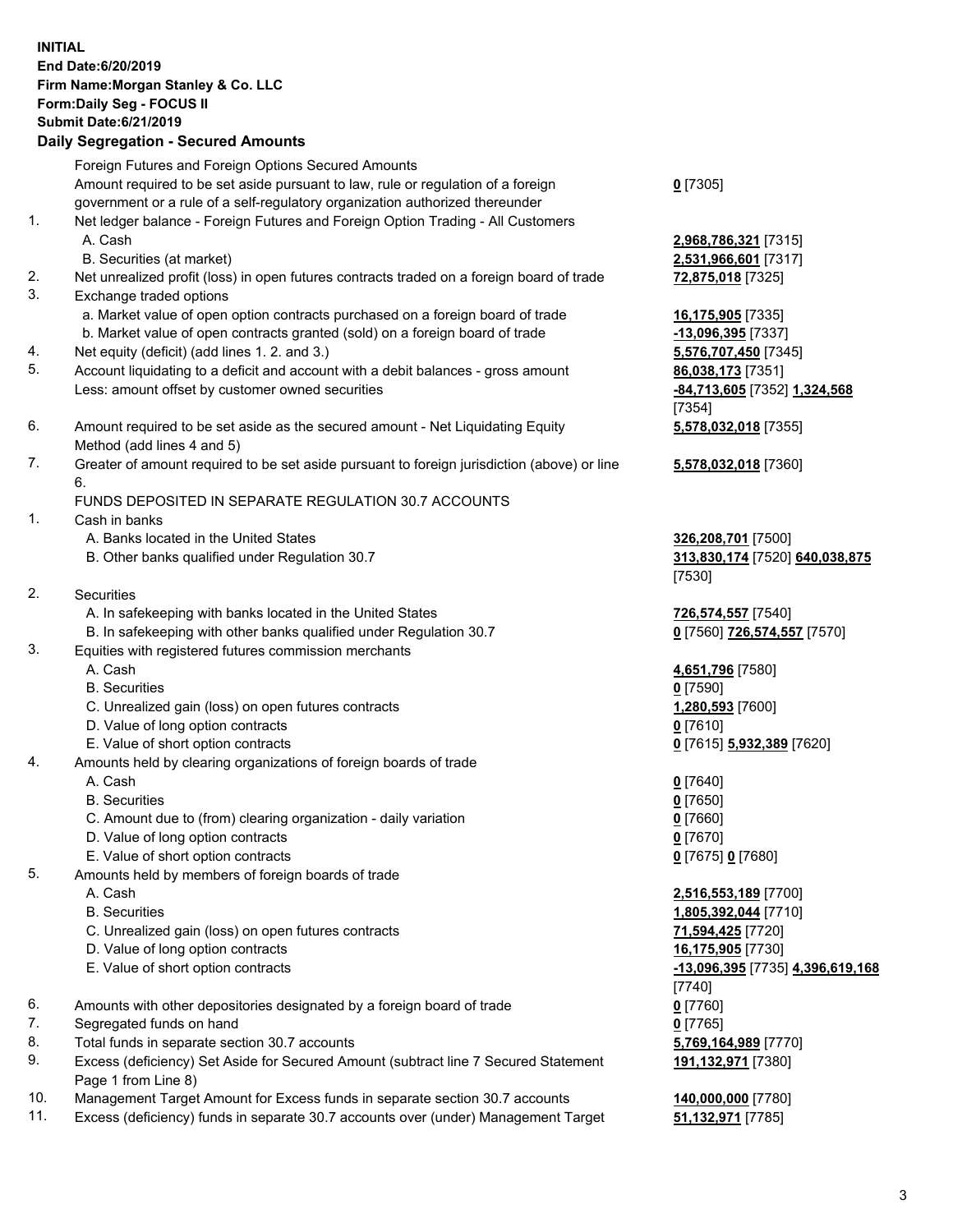**INITIAL End Date:6/20/2019 Firm Name:Morgan Stanley & Co. LLC Form:Daily Seg - FOCUS II Submit Date:6/21/2019 Daily Segregation - Segregation Statement** SEGREGATION REQUIREMENTS(Section 4d(2) of the CEAct) 1. Net ledger balance A. Cash **6,703,126,316** [7010] B. Securities (at market) **5,941,499,665** [7020] 2. Net unrealized profit (loss) in open futures contracts traded on a contract market **4,532,712,800** [7030] 3. Exchange traded options A. Add market value of open option contracts purchased on a contract market **560,646,414** [7032] B. Deduct market value of open option contracts granted (sold) on a contract market **-423,658,792** [7033] 4. Net equity (deficit) (add lines 1, 2 and 3) **17,314,326,403** [7040] 5. Accounts liquidating to a deficit and accounts with debit balances - gross amount **245,967,705** [7045] Less: amount offset by customer securities **-233,757,051** [7047] **12,210,654** [7050] 6. Amount required to be segregated (add lines 4 and 5) **17,326,537,057** [7060] FUNDS IN SEGREGATED ACCOUNTS 7. Deposited in segregated funds bank accounts A. Cash **5,278,863,585** [7070] B. Securities representing investments of customers' funds (at market) **0** [7080] C. Securities held for particular customers or option customers in lieu of cash (at market) **708,776,407** [7090] 8. Margins on deposit with derivatives clearing organizations of contract markets A. Cash **6,121,980,052** [7100] B. Securities representing investments of customers' funds (at market) **0** [7110] C. Securities held for particular customers or option customers in lieu of cash (at market) **5,232,723,258** [7120] 9. Net settlement from (to) derivatives clearing organizations of contract markets **127,442,303** [7130] 10. Exchange traded options A. Value of open long option contracts **560,646,414** [7132] B. Value of open short option contracts **-423,658,792** [7133] 11. Net equities with other FCMs A. Net liquidating equity **7,750,881** [7140] B. Securities representing investments of customers' funds (at market) **0** [7160] C. Securities held for particular customers or option customers in lieu of cash (at market) **0** [7170] 12. Segregated funds on hand **0** [7150] 13. Total amount in segregation (add lines 7 through 12) **17,614,524,108** [7180] 14. Excess (deficiency) funds in segregation (subtract line 6 from line 13) **287,987,051** [7190]

- 15. Management Target Amount for Excess funds in segregation **235,000,000** [7194]
- 16. Excess (deficiency) funds in segregation over (under) Management Target Amount Excess

**52,987,051** [7198]